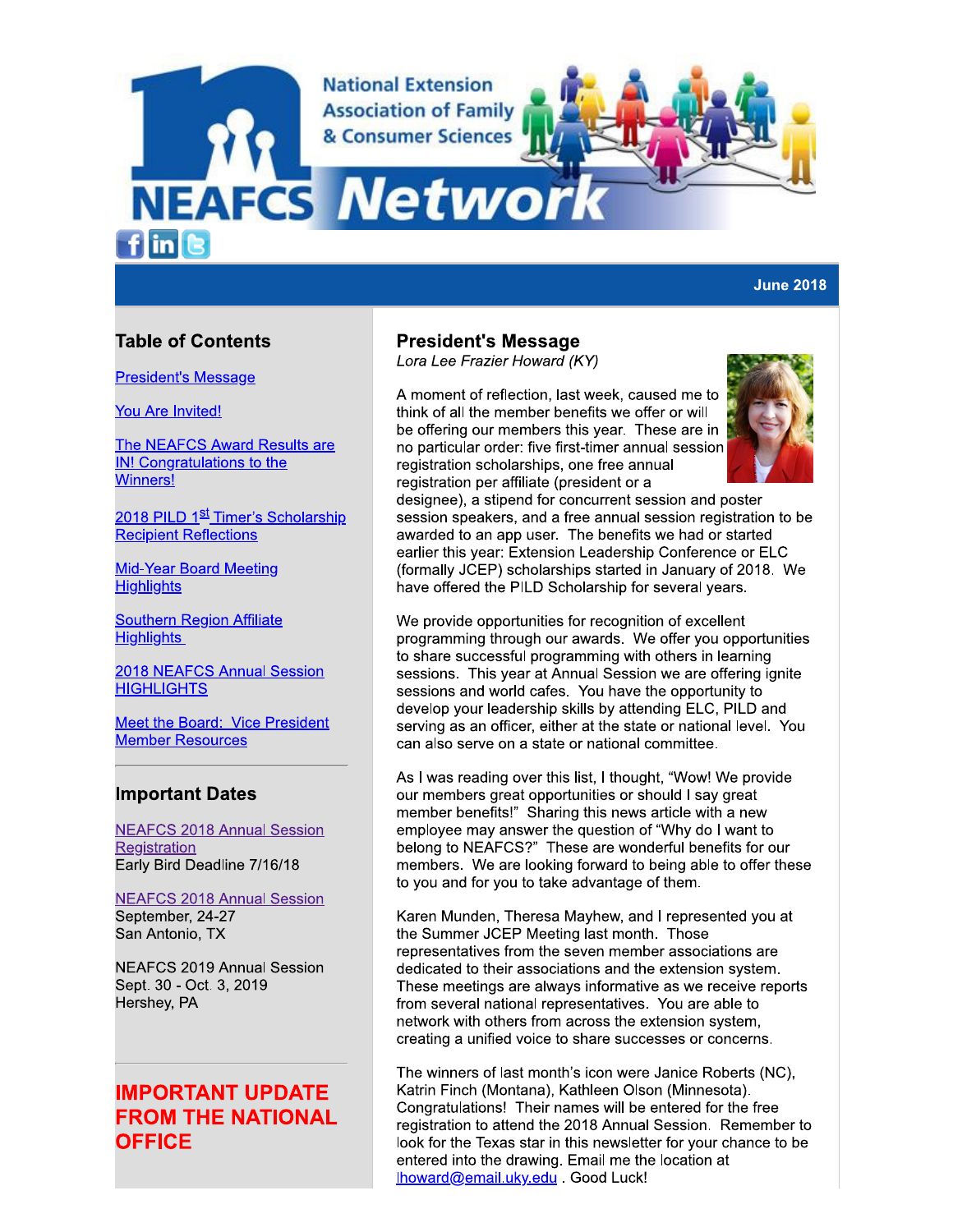The Marriott Riverside, host hotel for the 2018 NEAFCS Annual Session, has notified us that we have sold out of our group block on a few of our peak meeting nights. We recommend you make a hotel reservation at the higher prevailing rate during these nights as we expect rooms to open up in our block as we get closer to Annual Session. At this time, you will be able to move those nights into our discounted block rate if you have a reservation already made.

What do we need from you? If you are holding a room with the intention of cancelling, please consider finalizing your plans now and cancelling any additional rooms ASAP so others can stay at the host hotel. Allowing attendees to book a room at the host hotel also ensures that the Association will not incur attrition fees for not fulfilling our contracted room block.

Looking for a roommate? Do you have a hotel room and looking for a roommate? Please visit the website here to notify us so we can assist you, as well as possibly open up a room for other attendees. This is a great way to save money and meet new colleagues.

If you try and make a reservation and the hotel is offering certain nights at a higher rate than the discounted rate, please email the National Office so we can offer assistance when additional rooms open up.

Please add the following two emails to your "safe sender" or "white lists" to ensure you continue to receive emails from NEAFCS as we move to a new system.

neafcs@memberclicks-mail.net

### neafcs@www-neafcs.ccsend.com

For those of you accessing your email through a work email server, you may wish to share this information with your IT person and ask for their help in ensuring

Please feel free to contact me at any time by telephone or email.

Sincerely, Lora Lee

**Back to top** 

# **You Are Invited!**

Edda Z. Cotto-Rivera (GA), Vice President Member Resources

Are you registered for the NEAFCS 2018 Annual Session? We are very thrilled to feel the expectation of meeting a great group of professionals and other Extension members for a few exciting days. I wanted to take this opportunity to extend a warm invitation from our



committee to you. Please come and join us for great learning, bonding and a fun conference! We are looking forward to meeting and greeting many members in San Antonio. Texas. Our Member Resources Subcommittee will be very busy contributing to a great Annual Session. Our volunteers will be in charge of planning, presenting and coordinating the following: the first timer's breakfast, the life member's event, the exhibit hall, a concurrent session titled "Increasing Access" to Extension Programs for Diverse Audiences", as well as a concurrent session titled "JNEAFCS...All You Need to Know About the Journal of NEAFCS" aiming to prepare you to submit professional articles for our eJournal publication. We are confident that you will have a chance to find more than one experience that will benefit you both personally and professionally. Can you feel the excitement? Do not miss the opportunity to attend a great NEAFCS Annual Session. I can't wait to welcome you to the Alamo City!

# **Back to top**

# The NEAFCS Award Results are IN! **Congratulations to the Winners!**

Susan Routh (OK), Vice President Awards and Recognition

**CONGRATULATIONS to the NEAFCS Award** Winners! Email notifications have been sent to award winners over the past two weeks. If you have not received notification, please check your spam/clutter/junk email folders. If you have received notification, PLEASE RSVP as soon as possible for the Awards



Ceremony. Notify your teammates, double check spelling of your name and your teammates' names, and send the number from your team (if applicable) that will be attending. Over 600 award applications were received through the 2018 awards application process. Over \$20,000 worth of scholarships and awards will be presented at the Awards Ceremony during the 2018 Annual Session in San Antonio. We look forward to seeing award winners recognized.

It is time to start selecting your Silent Auction item to send or bring to the Annual Session for the Awards fundraiser. Click here to access the link to the Silent Auction Form and complete prior to arriving at Annual Session. Each state affiliate or your state affiliate's Vice President Awards and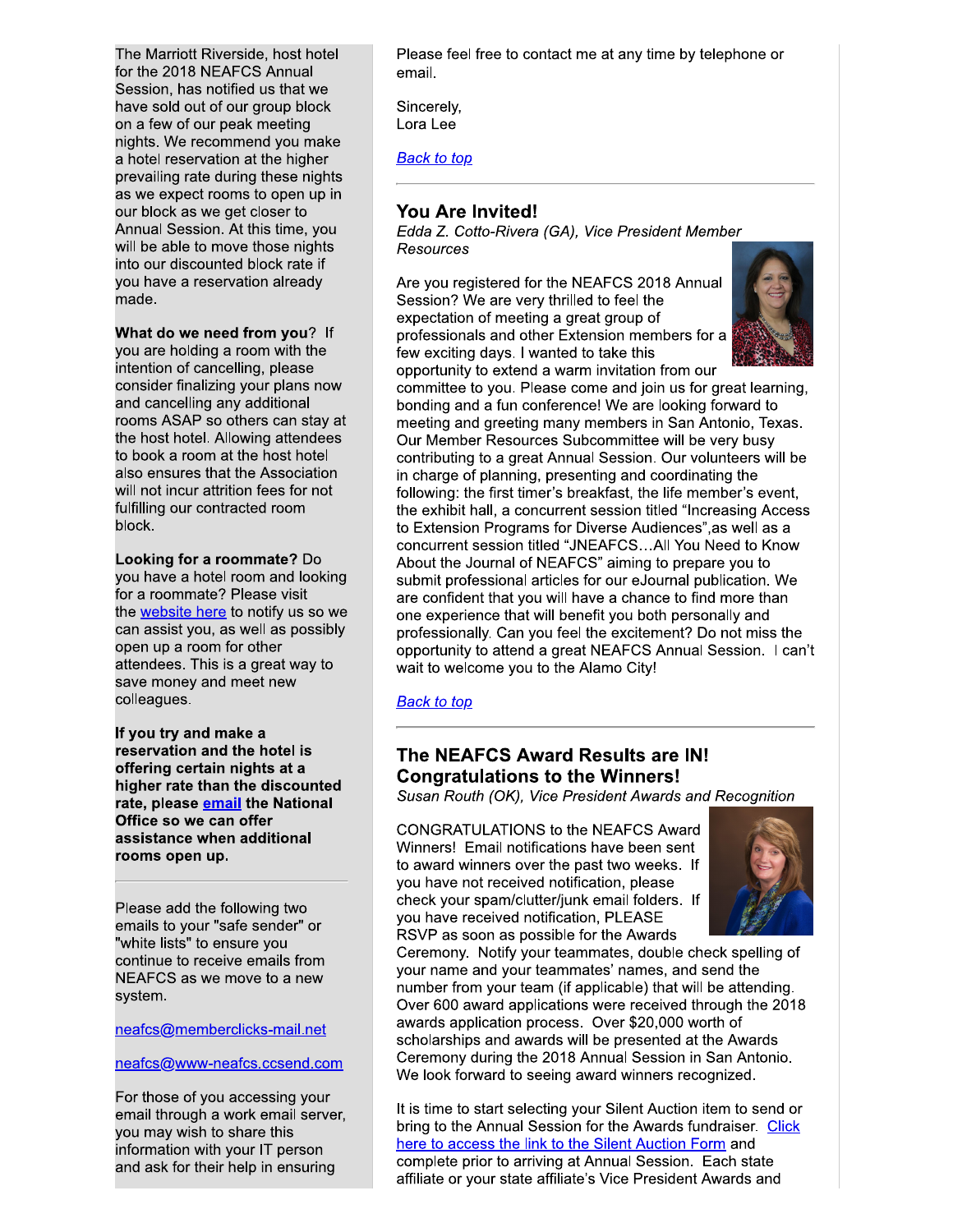the email addresses are added to your safe sender lists.

Awar<br>
listed<br>
8:00<br>
giving<br>
9:00<br>
giving<br>
9:00<br>
giving<br>
9:00<br>
giving<br>
9:00<br>
giving<br>
progr<br>
progr<br> **Back**<br>
8:00<br> **Sack**<br> **Progrim Back**<br>
2018<br>
Tallahassee, FL 32303<br>
(850) 205-5638<br>
<u>Giessup@executiveoffice.org<br>
Edite</u><br>
Aff 325 John Knox Rd. Suite L103 3 --450()(2( (850) 205-5638 <u>djessup@executiveoffice.org</u>

Recognition is encouraged to bring at least one item to the Silent Auction.

if you are coming to Annual Session, please plan to attend the Awards Training Concurrent Session titled "Nalled It!" Which is listed as Concurrent Session 6 on Wednesday morning at  $8.00$  am. Roxie Price and the Training Subcommittee will be giving neipful tips on now to prepare for the 2019 Awards program. See you in San Antonio! If you alle coming to Affilian Session, please plain to attend the<br>Awards Training Concurrent Session titled "Nailed It" which is<br>Itsted as Concurrent Session 6 on Wednesday morning at<br>8:00 am. Roxie Price and the Training

**Back to top** 

I have worked as a county extension agent for 18 years,

this was my first opportunity to attend the  $\overline{\phantom{a}}$ Public Issues Leadership Development Conference (PILD). I have to say the conference exceeded my expectations. The  $\alpha$  general sessions were neiprul for me professionally as well as personally. John Nolther's sessions helped me to shift my focus and look for the beauty in each



moment, even the crazy workdays when hothing seems to go right. This conference also provided a wonderful opportunity to hetwork with co-workers across program areas and across the nation. I also gained a better understanding of where our runding comes from. In Extension, all the acronyms are familiar - NIFA, APLU, AFRI, EFNEP, etc. - "but do we really" know what they stand for and what they mean to us? Learning about federal funding gave me a clearer understanding of why we do so much of what we do. It also showed me why advocacy for Extension is so critical. I think the most important part of this conference was getting to make visits with my Congressmen and Senators. While it was initially a bit  $\ln$ timidating, as I met and snared with them, I began to feel Ļ. empowered. It was important for me to tell each of them what we do with the money they provide and how it impacts the  $\,$ citizens we serve. As I began sharing the return on their investment, i remembered wny i love my job.

Rachel Hubbard (GA), third from left

The Mondered Why my colleagues said PILD was the best! Now T

know wny. The conference connected us to resources, reminded us wny reporting is important and now it is used, and recognized our work and value as professionals, with outstanding general sessions providing practical information, and pienty of time for networking, I was inspired as I discovered our collective efforts nationally. I learned now to share our work with and make "the ask" of



legislators. PILD gives us an opportunity to speak with a hational voice. We are truly able and invested in improving lives. Now that I'm back home, I need to visit with legislative  $\frac{1}{2}$  staff and local officials to build nometown relationships. I believe our associations also needs to connect with decisionmakers regularly. I also know how important it is to have the "elevator speech" ready and to share local stories and impacts.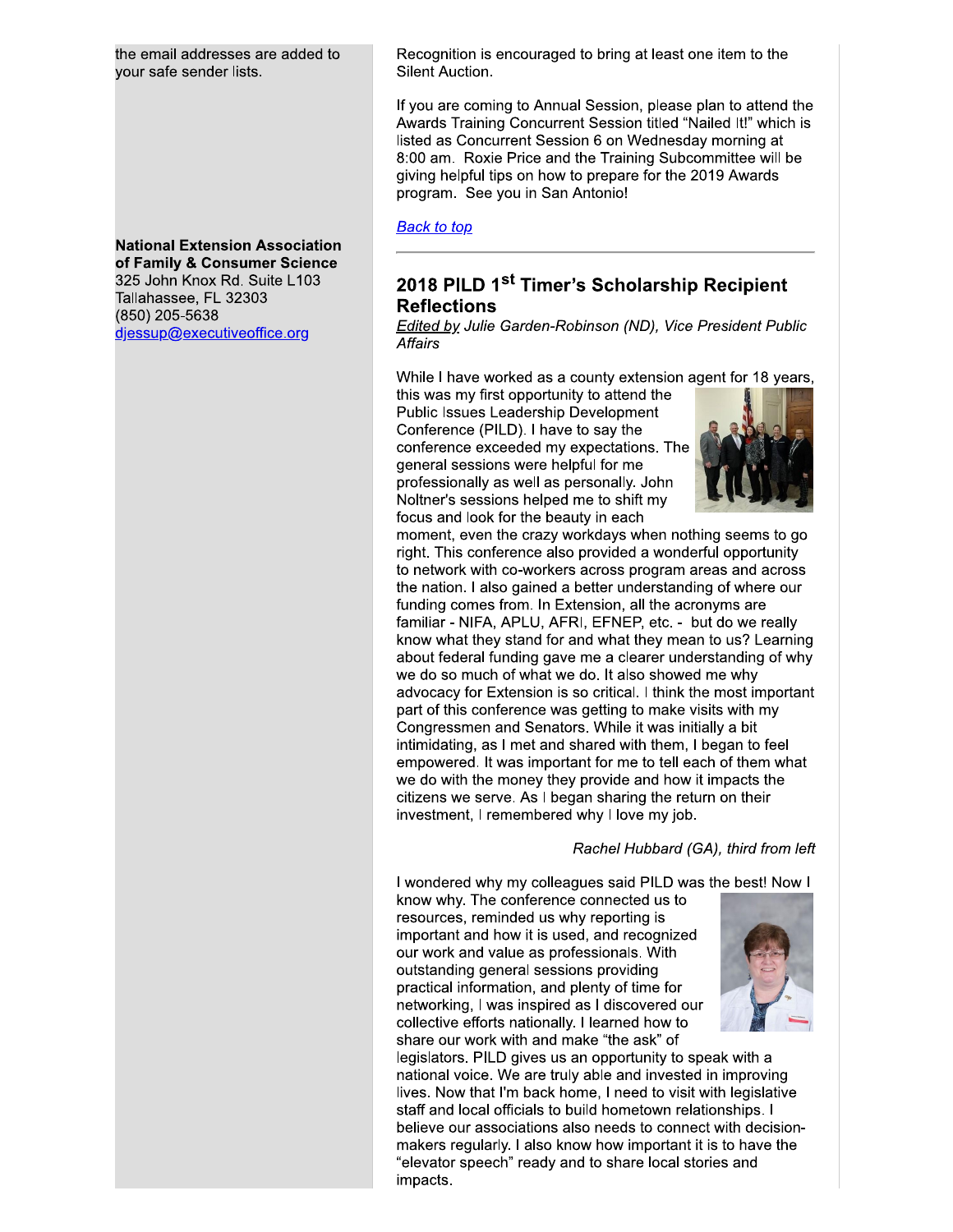PILD... Where do I begin? I have to be truthful with you I wasn't too excited about coming as the only FCS Educator from Oklahoma. But after getting there and meeting new friends, it become one of the best conferences I have attended in a while. I really liked the speakers and the topics. It really makes you think about civil dialogue and how we react without really getting to know the person. We all have issues and we shouldn't be quick to



judge a person because they have different beliefs than mine. I really enjoyed the presentation on "Incivility and Political Dysfunction." It really makes you stop and think about how did we get here? She had some wonderful things to share with us. I also really enjoyed the "Peace of Mind" presentation and hearing from my colleges their opinions on how they saw peace. Those topics were great for networking with others and great talking points as I met new friends. I was so impressed to hear more about NIFA and all the things they do and have available for us as educators. But I have to say, having time on the Hill was the best. It has been some time since I visited Congressman and saw the workings of our country. I enjoyed sharing our stories with each and every one of them and being proud about the work that I do. Hats off to a great conference, everyone in Extension needs to attend this conference at least once.

### Radonna Sawatzky (OK)

To serve as the IEAFCS representative to attend the 2018

Public Issues Leadership Development (PILD) Conference, "Cultivating a Climate of Civil Dialogue" was an amazing opportunity. My eves opened to the national forum of Extension. I met colleagues from across the nation and broadened my understanding of public policy. Engaging in PILD helped me see how important the work each state produces



and that sharing impact is necessary - it's all we have! With this newly gained knowledge, I am equipped to share program impacts and success stories with local, state, and national decision makers. I learned about the United States Department of Agriculture (USDA) and National Institute of Food and Agriculture (NIFA). And, the best part - delivering our message to legislators! I loved being on Capitol Hill - it was so inspiring to share our work. As a member of the National Extension Association of Family and Consumer Sciences (NEAFCS) in Illinois, this experience provided me with important skills to strengthen partnerships, explore effective communication, and bring new resources to my counties. Creating a civil dialogue in the public arena strengthened and solidified the mission of University of Illinois Extension. I can enable people to improve their lives and communities through developing partnerships that put knowledge to work.

Susan Glassman (ILL)

**Back to top** 

**Mid-Year Board Meeting Highlights** Jovita Lewis (AL), Secretary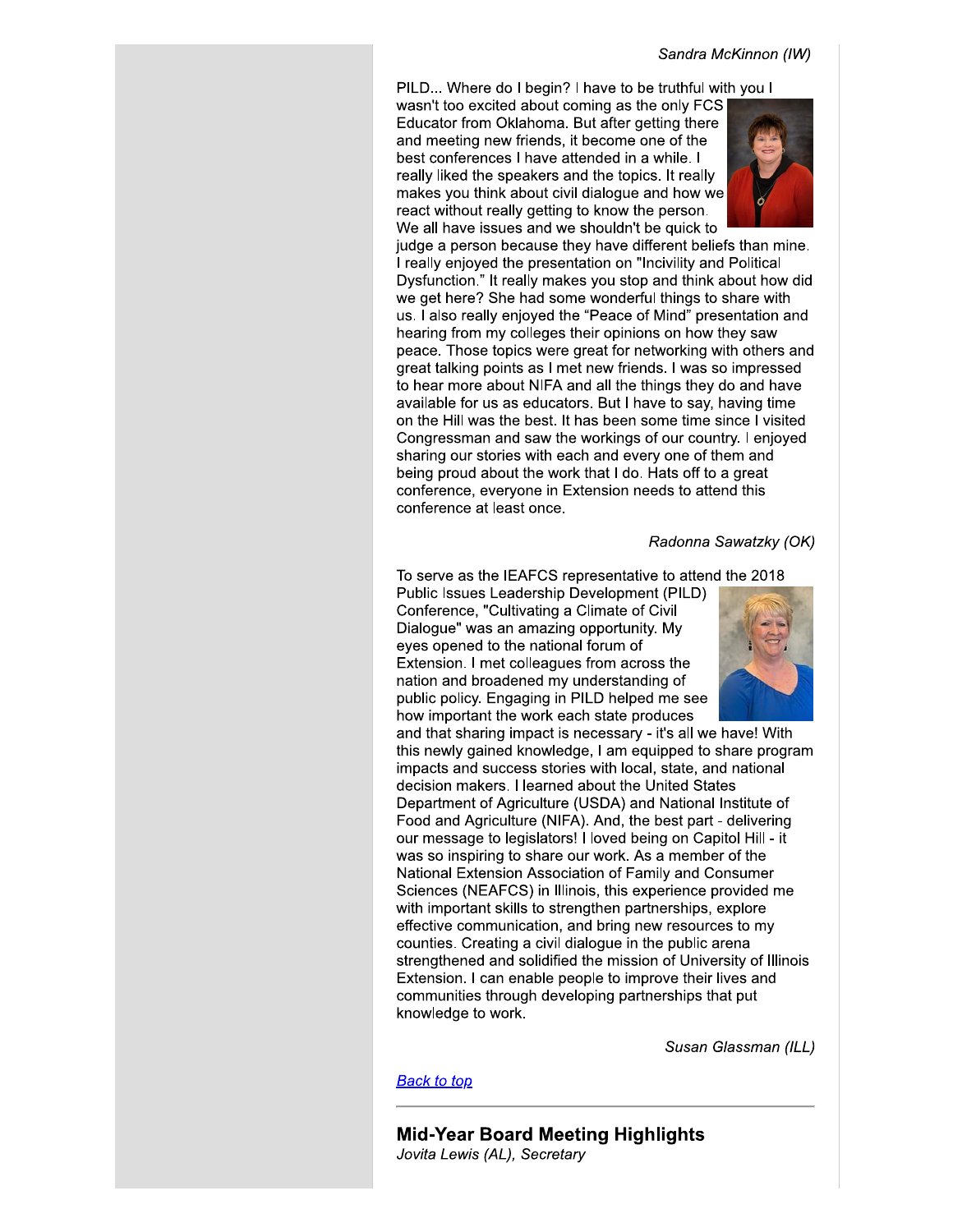The NEAFCS Mid-Year Board meeting, held over the course of three days, resulted in a more informed, excited executive board. Board members utilized video conferencing technology to connect with one another, hear reports, discuss new member benefits, and share ideas for the betterment of NEAFCS, the premiere **Extension Family and Consumer Sciences** association.



The Texas Co-Liaisons brought everyone up to speed on planning for Annual Session 2018, Austin TX, as we look forward to registration opening in early June. A conference app, Ignite/World Café Sessions, unique wellness opportunities, roommate matching, and the backpack/duffle bag service project will bring a new dimension to the NEAFCS Annual Session that we know.

With three pre-conference sessions, 14 Indepth Sessions, an awesome Welcome Event/Service Project at the La Villita, as well as the Leadership Recognition Event at the Alamo, affiliate members will "build capacity through people, programs, and partnerships".

Of course, no executive board meeting would be complete without reports. President Howard and the other officers gave updates and shared progress toward specific goals and objectives. From future Annual Session planning to Journal of Extension representation, from the member benefits survey to the NEAFCS Endowment, and from creating an NEAFCS value statement to 2019 budgetary needs, this year's executive board made decisions for the betterment of NEAFCS.

With a little more than half the year behind us, your NEAFCS board will embrace the remaining months to lead the organization in providing outstanding professional development for its membership.

**Back to top** 

# Southern Region Affiliate Highlights

Dianne Gertson (TX), Southern Region Director

The Tennessee affiliate has been busy evolving their association as close as possible to the national board and its functions. The state board had a two-day retreat in January to identify areas where improvements needed to made, reinstated committees that had fallen by the wayside and made adjustments to the bylaws. At the state meeting, the president created a script in-line with what the national board uses for its business meetings. Board members found this to be very beneficial and kept the meeting running smoothly. The board will continue the process throughout the year to ensure all members are getting the full benefits of membership.

Submitted by Sondra Ganus Thorne (TN)

**Oklahoma** is shining bright and is offering an NEAFCS bracelet for sale at the Annual Session in San, Antonio. These bracelets will be NEAFCS colors of royal blue and silver, with a charm. You won't want to miss our booth because these bracelets are going to be all the rage. We will be sending out a flyer to Affiliate Presidents and taking some preorders so we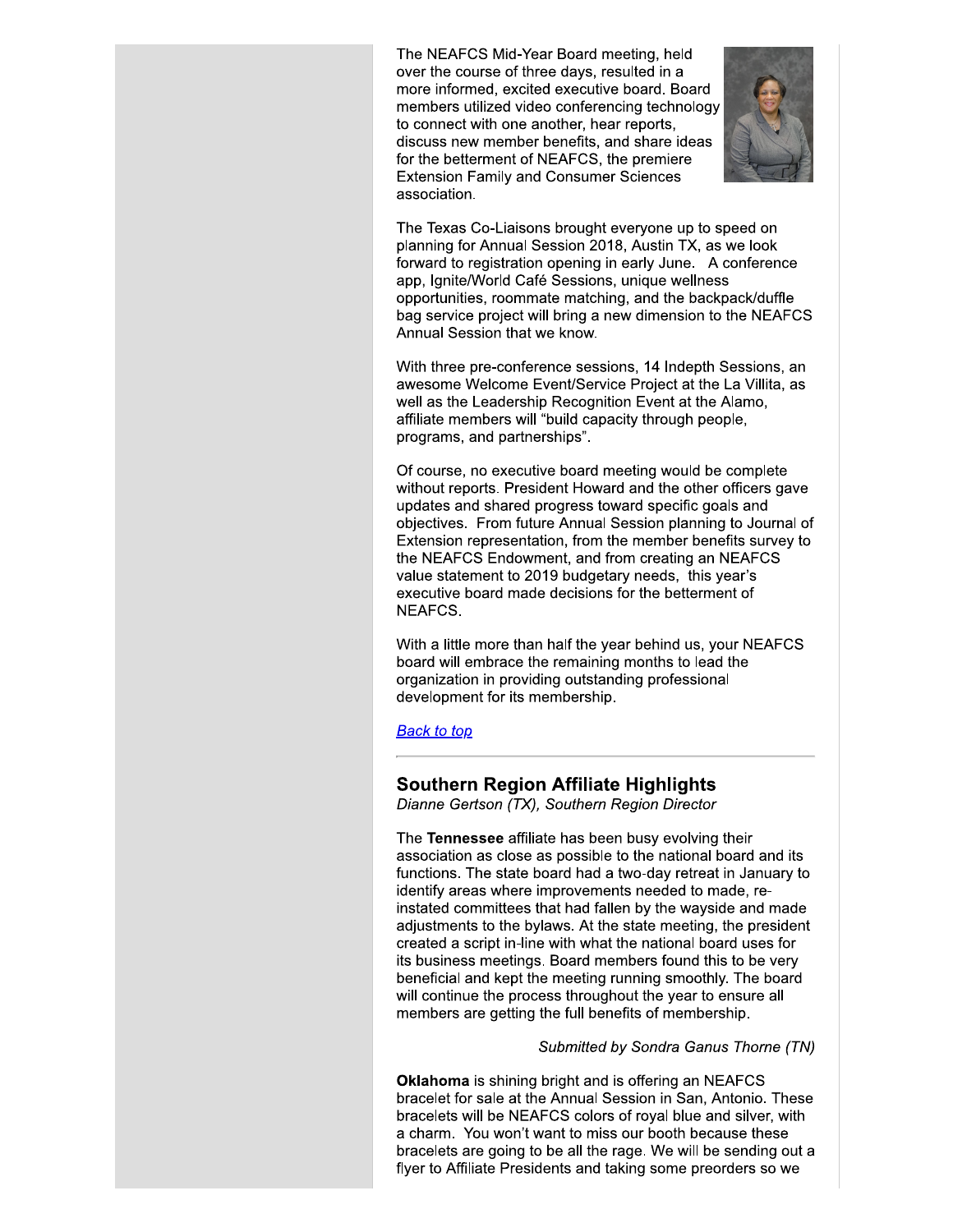won't sell out. Credit cards will be accepted and we will have more than just the NEAFCS bracelets. So, if you like a little bling be sure and check out the Oklahoma Sales Booth. We hope everyone will want to "sparkle and shine" for NEAFCS as we celebrate our association and our accomplishments.

### Submitted by Radonna Swatzky (OK)

**Oklahoma** had its annual meeting in April and it was a great success. Our theme was "We Can Do It". Our professional development committee brought in women who empowered us. One of our speakers was a former 4-H member who is now an Oklahoma Highway Patrol woman, another speaker was a very successful lawyer, and one was a breast cancer survivor. These women told about some of their challenges and how they overcame obstacles in their careers. One afternoon was spent engaging in teambuilding workshops and included time in an Escape Room to find clues to get ourselves out. It was a great conference full of teambuilding, inspiration, encouragement, and celebrating success. The OEAFCS conference was definitely empowering and as educators, WE CAN DO IT!

### Submitted by Radonna Swatzky (OK)

The summertime heat has hit Texas, but we aren't letting it us slow us down as we are putting the final touches on the 2018 NEAFCS Annual Session that will be held in San Antonio on September 24-27, 2018 at the San Antonio Rivercenter in beautiful San Antonio, Texas. We are starting the week with a phenomenal Fiesta for our Welcome Event at La Villita to kickoff the Annual Session. Our committees have also been working tirelessly to plan a week rich in professional development with many outstanding sessions, workshops, and speakers. We are also encouraging everyone to participate in the Service Project that will provide backpacks to our less fortunate children who are in foster care and other transitional living situations. Please check the NEAFCS Website for more details on the 2018 Annual Session and I look forward to seeing everyone in San Antonio!

### Submitted by Denita Young (TX)

The Georgia Extension Association of Family and Consumer Sciences will host their annual conference in historic Madison, Georgia on August 28-30, 2018. The conference theme, "Preserving Our Past, Growing Our Future", allows members to honor 100 Years of FACS at the University of Georgia, celebrate current programming of UGA FACS Extension professionals, and consider opportunities to address emerging issues affecting families and individuals. Special guests include FACS 100 honorees and keynote speaker, Betty Cantrell, Miss America 2016.

### Submitted by Denise Everson (GA)

The NEAFCS Kentucky affiliate recognized a need to evaluate marketing and promotion of extension family and consumer sciences in Kentucky. A special committee was appointed to gather agent input and examine areas of improvement and opportunity. After establishing direction and needs, they met with extension administration and the Dean of the College of Agriculture, Food and Environment to share thoughts and strategies including a theme of "telling our story". Afterwards, the committee developed promotional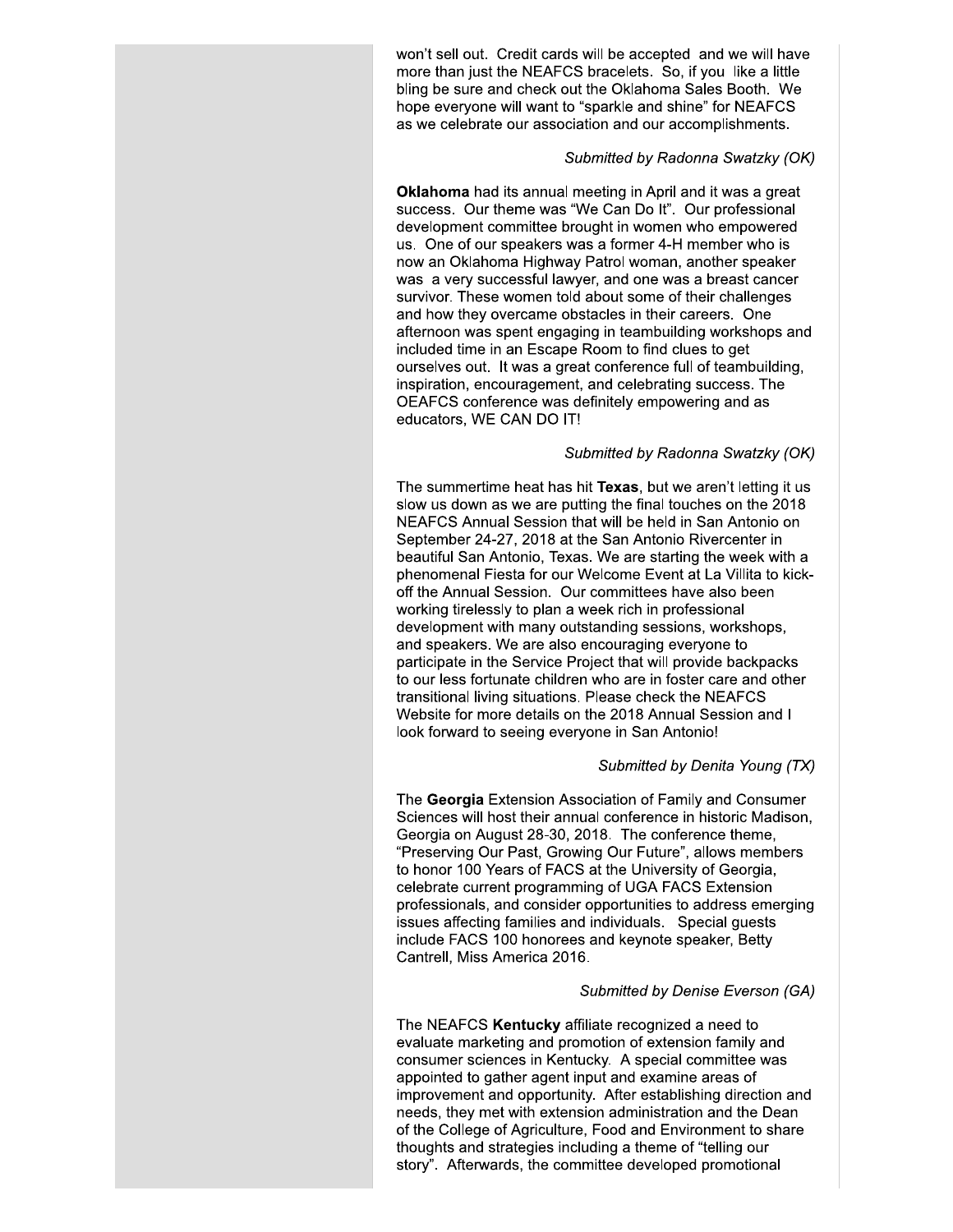materials, including securing permission to use the national AAFCS FCS logo on promotional materials.

During our annual meeting, agents shared their FCS stories with the Dean sharing the impacts they were making on the local level. The interactive session was phenomenal and the Dean returned to campus excited about FCS. The committee also planned and hosted a two day workshop titled Embracing Technology to Tell Your Story. Alice Henneman, retired agent from Nebraska joined the agents the first day and led the group through a hands on sessions to use smart phone apps to capture photographs and use in promotional materials. The second day featured workshops on effective marketing strategies, podcasts, Facebook live, action cameras and image essentials for live media and pictures to visually identify the organization. Since the training many agents have implemented new strategies and are visibly promoting programs and impacts. Their efforts have increased attention and new changes are being made system wide to better include FCS and overall extension marketing.

Submitted by Jill Harris (KY)

# **Back to top**

# **2018 NEAFCS Annual Session HIGHLIGHTS**

Linda Wells (TX), Co-Liaison

WHO: **NEAFCS Members and Special Guests** 2018 NEAFCS Annual Session **WHAT:** WHEN: September 24 - 27, 2018 Marriott Rivercenter Hotel, San Antonio, Texas **WHERE:** WHY: Opportunity to Build Capacity Through People, Programs and Partnerships

H - HOWDY from the Texas Affiliate!

Make plans now to join us for a "BIG" week in the Lone Star State.

**I - INCREDIBLE** In Depth and Concurrent Sessions that are sure to please! A wide variety to choose from that will enhance your programs and give you NEW visions for outreach.

**G** - GREAT Speakers including Dr. Douglas Steele - The Journey of Change and Kristen Schell - The Turquoise Table!

 $H - HISTORICAL$  San Antonio is celebrating its 300<sup>th</sup> birthday and YOU will be here to help us celebrate!

L - LEADERS of our NEAFCS profession will be recognized and awarded for their outstanding contributions toward our mission and goals!

I - IGNITE/WORLD CAFÉ presentations are NEW this year!

G - GRAND Pre-Conferences and Exhibitors will bring up-todate information and resources to enhance program efforts! The Silent Auction will be GRAND too!

H - HOSPITALITY & HAPPINESS all week long for everyone as they enjoy networking, gaining new ideas and the opportunity to re-kindle their passions for our profession!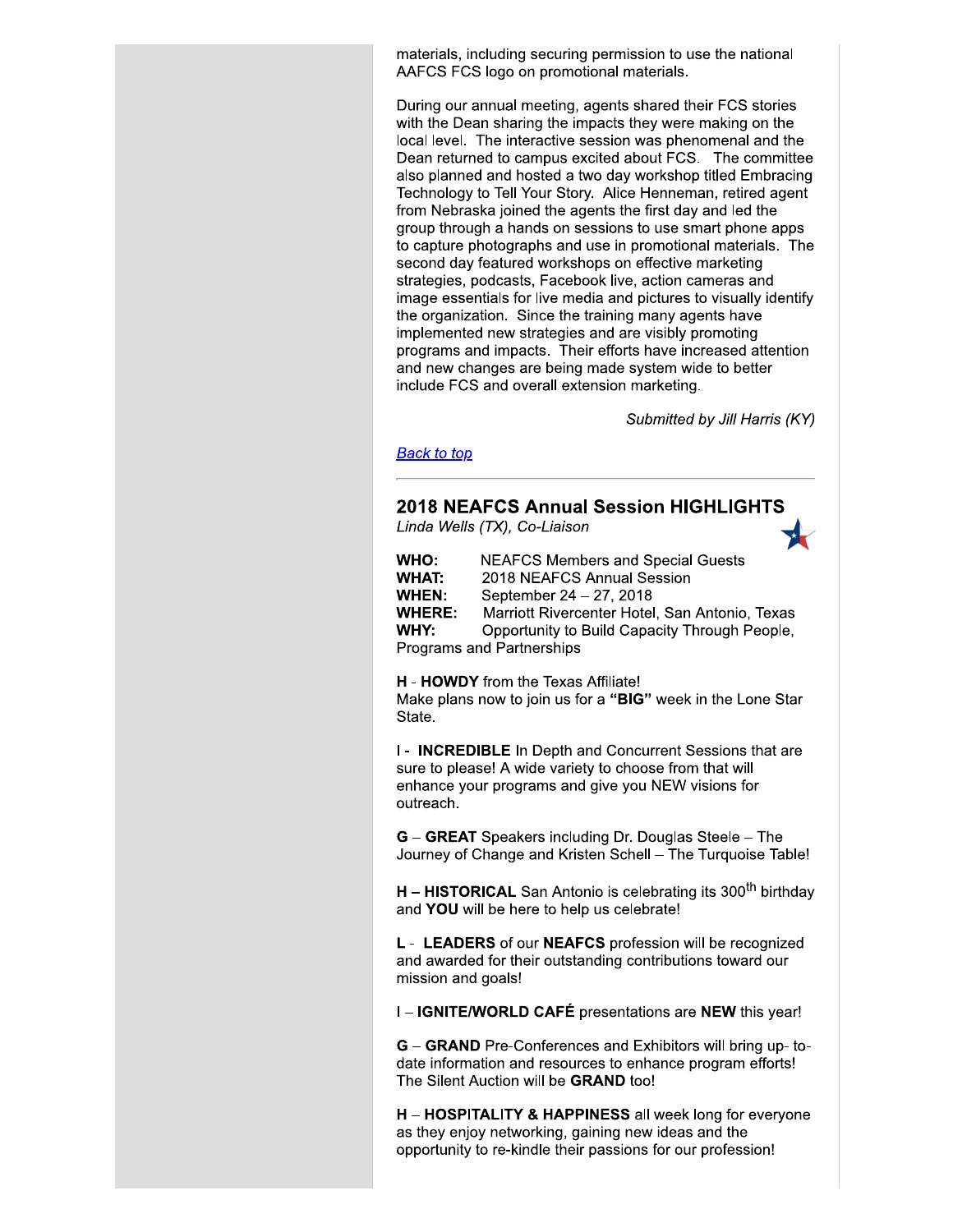**T** - **TERRIFIC** accommodations and venues to enjoy every moment of every day!

S - SPECIAL plans are being made for very SPECIAL people . . . YOU!

There is one more "W" word. . . WELCOME: Y'all Come & Join Us!

**Back to top** 

# **Meet the Board: Vice President Member Resources**

Edda Cotto-Rivera (GA), Vice-President Member Resources

In September of 2007, almost 11 years ago I attended my first NEAFCS meeting in St. Paul, Minnesota. I was so excited to attend my first national conference! Looking back to the list of Annual Sessions sponsored by our organization, I realize that I have only missed one Annual Session (Columbus, Ohio in 2012). In 2007, I



did not know that one day I was going to have the opportunity to serve our wonderful organization as Vice President Member Resources. My two year term will come to an end in San Antonio, but my commitment to NEAFCS will not end there. There are very valuable gifts that I will treasure for years to come.

As a native of Puerto Rico I have had the chance to visit really exciting places across the mainland, all because of NEAFCS. I met a fellow Puerto Ricon and Extension agent in Portland, Maine who happened to be originally from my hometown; our friendship has grown since then. In Albuquerque, NM, a group of bilingual agents from four different states started to dream about collaborating, and Enlace Latino, an Extension publication in Spanish and an award-winning newsletter was born. In Kentucky, my Georgia state affiliate, shined by presenting many comcurent sessions and receiving multiple recognitions. In Montana the breathtaking scenery and the joyful welcome event made us all bond! In Alabama, we celebrated the 75<sup>th</sup> Anniversarry of our organization and in Nebraska, we left a mark when we shared multiple stuff animals with children in need. Oh, I can't forget that at the Greenbrier I almost felt like royalty and attended excellent professional concurrent sessions.

I have been proud to represent my state affiliate and the University of Georgia. I have shared my new life long memories with my dear family: my two daugthers, their husbands and my precious Nina who after a year and a half is calling me Abu (short for grandma in Spanish).

Being a Board member has been an honor but also a precious gift. I look forward to continuing to nurture all the special friendships that have been established. I wish the same for each of you and encourage you to be involved!

**Back to top**